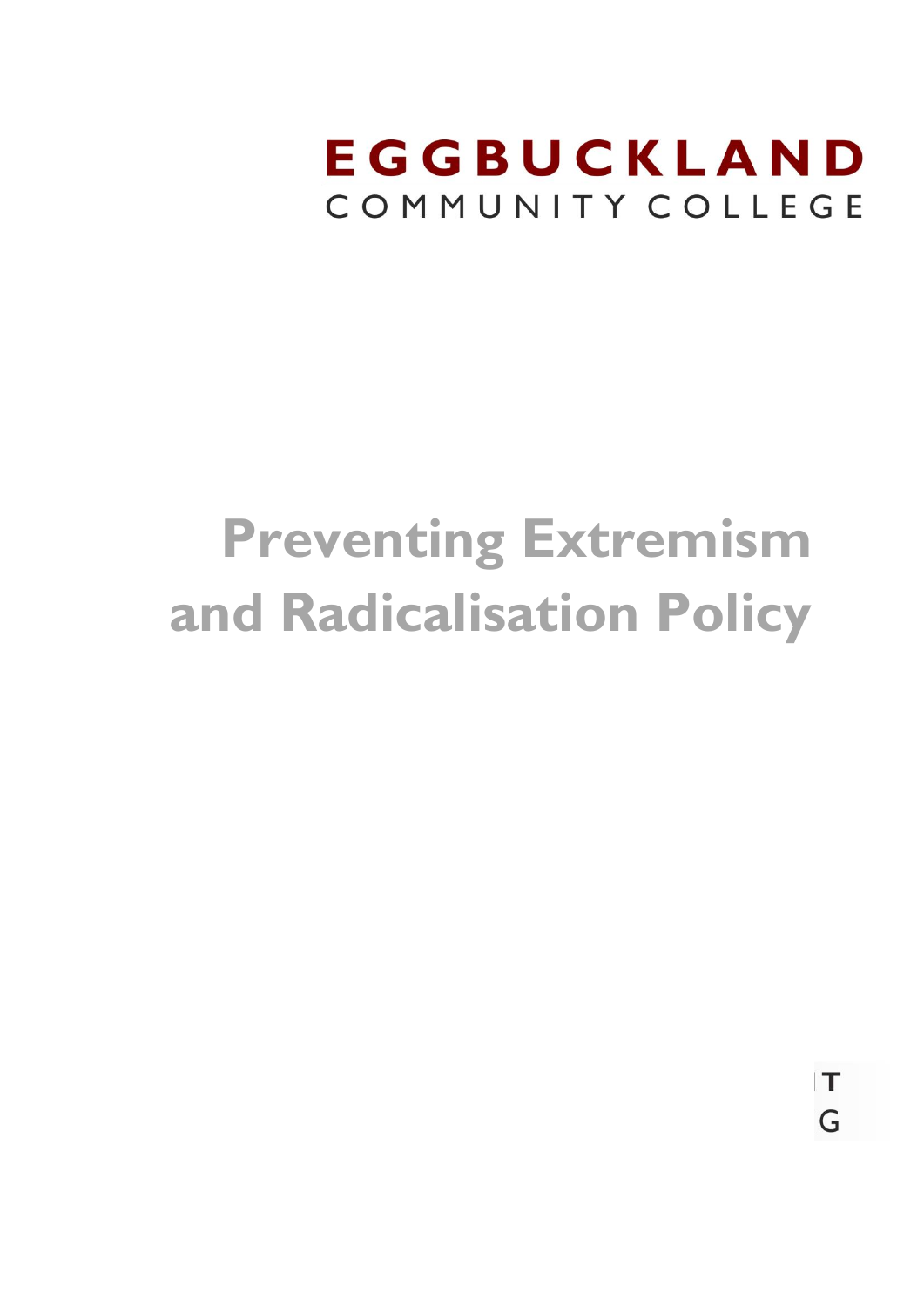

## **Important information for all staff**

Dear colleagues

In the summer HM Government published guidance for authorities, including schools, on their responsibilities under the **Counter-Terrorism and Security Act**, which came into effect on 1 July 2015. Under the Act, schools and other authorities have a duty to *"have due regard to the need to prevent people from being drawn into terrorism"*.

The guidance reiterates that all schools have a responsibility to promote the spiritual, moral, social and cultural development of pupils and to promote **British Values** in school. It also emphasises that publicly-funded schools must teach a broad and balanced curriculum and promote community cohesion.

The document goes on to say that schools should take measures such as:

- Assessing the risk of students being drawn into terrorism, and having robust safeguarding policies in place to identify students at risk and refer them to relevant authorities
- Working in partnership with other local bodies and following Local Authority interagency procedures
- Ensuring staff are trained to identify students at risk of being drawn into terrorism, challenge extremist ideas and refer children to appropriate authorities where necessary
- Ensuring the school has internet filters in place to block terrorist and extremist material.

**'Prevent'** is part of the government's counter-terrorism strategy to stop people becoming terrorists or supporting terrorism. The DfE produced guidance over the summer that outlines the legal role that schools must play – this is referred to as the **Prevent Duty**.

To address this, Eggbuckland College has produced a **Preventing Extremism and Radicalisation Policy**. This covers the College's approach to the Prevent Duty. Importantly, it highlights the warning signs that we should all be alert to and what to do if you have a concern.

#### **It is absolutely vital that all staff read this policy carefully and are familiar with the 'risk assessment' in Appendix 1. This is a legal requirement.**

The issue of extremism and radicalisation was highlighted by Kairn Stone on the October training (Safeguarding presentation).

I must also highlight to you that the **Single Point of Contact (SPOC)** as required by the Prevent Duty is **Lizzie Smith**. This is covered fully in the attached policy.

Thank you for your support.

#### **Lizzie Smith Designated Safeguarding Officer**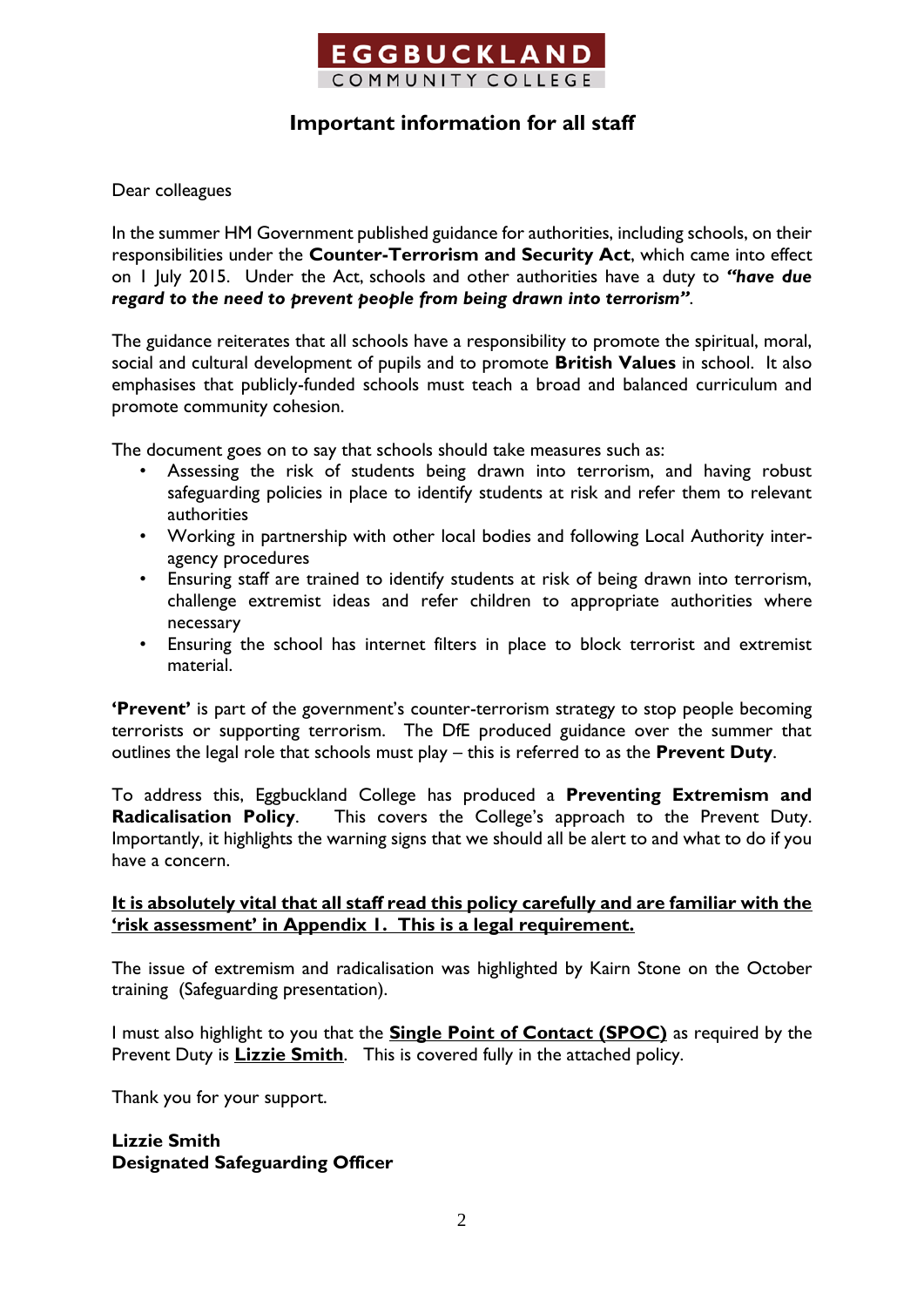| <b>Eggbuckland Community College</b> |                                                                      |  |
|--------------------------------------|----------------------------------------------------------------------|--|
| <b>Policy:</b>                       | Preventing Extremism and Radicalisation Policy                       |  |
| <b>Author:</b>                       | Lizzie Smith                                                         |  |
| <b>Considered by Committee:</b>      | <b>Curriculum and Pastoral</b>                                       |  |
| <b>Date Adopted:</b>                 | 08.06.16<br>Reviewed June 2017 by EKS<br><b>Reviewed Summer 2019</b> |  |
| <b>Next Review:</b>                  | Summer 2021                                                          |  |

This policy is in line with:

- Working Together to Safeguard Children (March 2015).
- Keeping Children Safe in Education (March 2015).
- The Counter-Terrorism and Security Act (2015)
- Prevent Duty (July 2015).

Linked Policies

Child Protection and Safeguarding Policy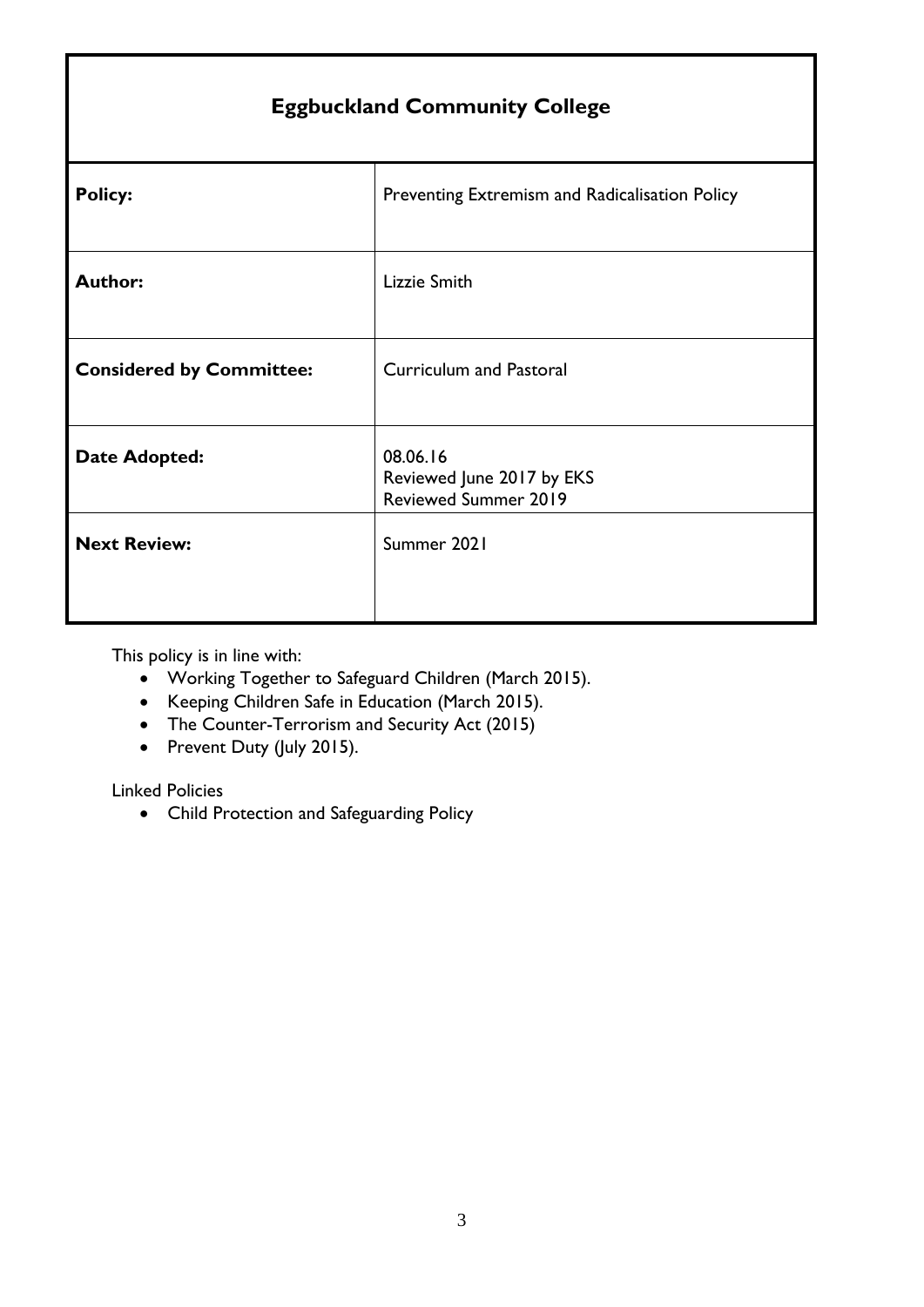## **EGGBUCKLAND** COMMUNITY COLLEGE **Introduction**

Eggbuckland Community College is committed to providing a secure environment for students, where children feel safe and are kept safe. All adults at Eggbuckland College recognise that safeguarding is everyone's responsibility irrespective of the role they undertake or whether their role has direct contact or responsibility for children or not.

When operating this policy Eggbuckland Community College uses the following accepted government definition of extremism, as outlined in the Prevent Duty 2015, which is:

*'Vocal or active opposition to fundamental British values, including democracy, the rule of law, individual liberty and mutual respect and tolerance of different faiths and beliefs; and/or calls for the death of members of our armed forces, whether in this country or overseas'*

We recognise that extremism and radicalisation can arise from many influences. There is no place for extremist views of any kind in our College, whether from internal sources -Students, Staff or Governors, or external sources - school community, external agencies or individuals. Our students see Eggbuckland Community College as a safe place where they can explore controversial issues safely and where our teachers encourage and facilitate this — we have a duty to ensure this happens.

As a College we recognise that extremism and exposure to extremist materials and influences can lead to poor outcomes for children and so should be addressed as a safeguarding concern as set out in this policy. We also recognise that if we fail to challenge extremist views we are failing to protect our students.

Extremists of all persuasions aim to develop destructive relationships between different communities by promoting division, fear and mistrust of others based on ignorance or prejudice and thereby limiting the life chances of young people. Education is a powerful weapon against this; equipping young people with the knowledge, skills and critical thinking, to challenge and debate in an informed way.

Therefore, at Eggbuckland Community College we will provide opportunities through our P4L programme, delivered by qualified professionals, so that our students are enriched, understand and become tolerant of difference and diversity and also to ensure that they thrive, feel valued and not marginalised.

Furthermore, at Eggbuckland Community College we are aware that young people can be exposed to extremist influences or prejudiced views from an early age which emanate from a variety of sources and media, including via the internet, and at times students may themselves reflect or display views that may be discriminatory, prejudiced or extremist, including using derogatory language.

Any prejudice, discrimination or extremist views, including derogatory language, displayed by students or staff will always be challenged and where appropriate dealt with in line with our Behaviour Policy, Child Protection/Safeguarding Policy, our Staff Code of Conduct and Teacher Standards. Where misconduct by a Teacher is proven the matter will be referred to the National College for Teaching and Leadership for their consideration as to whether to a Prohibition Order is warranted.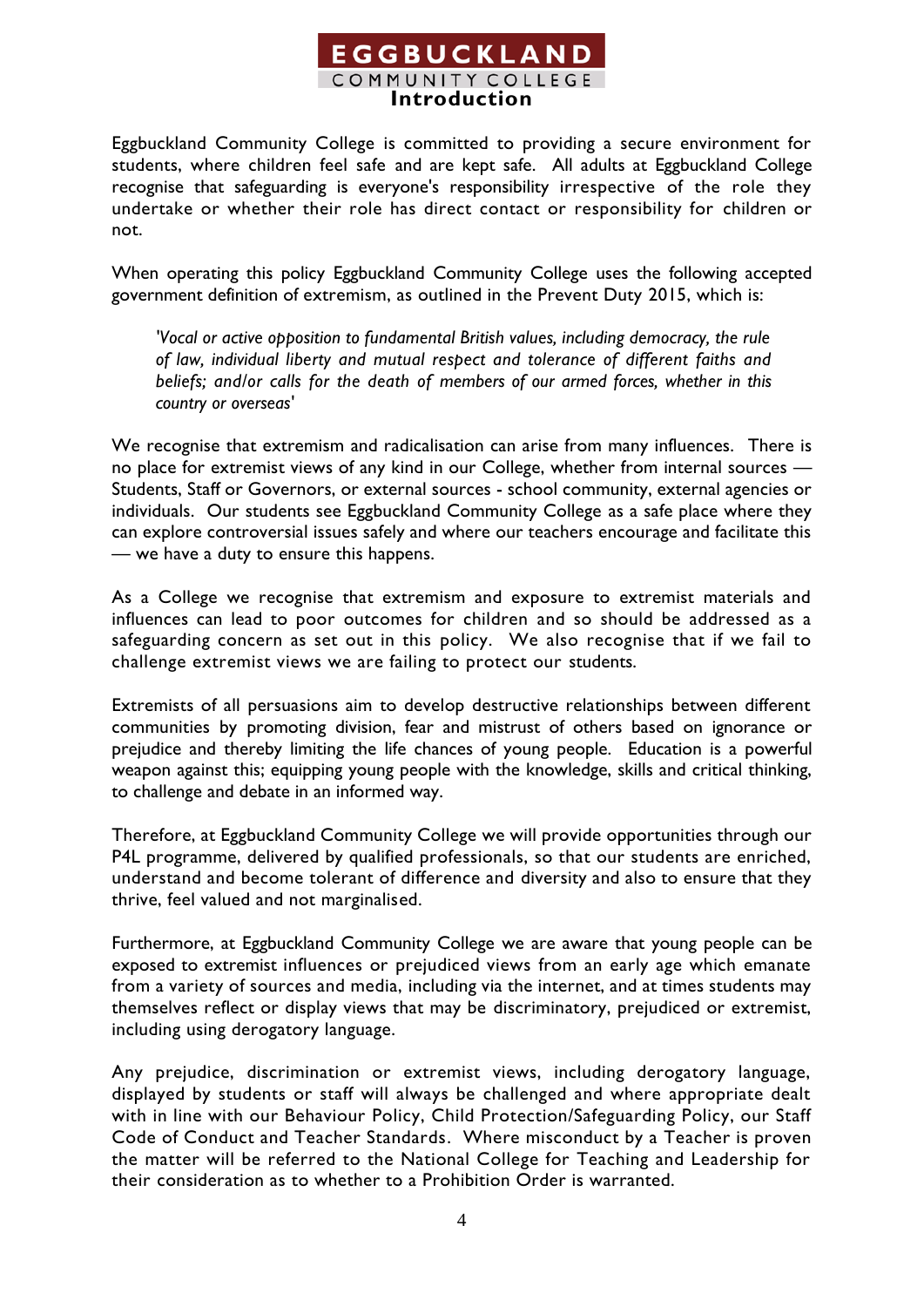# **Potential warning signs of Extremist Behaviour and Radicalisation**

As part of wider safeguarding responsibilities Eggbuckland Community College staff will be alert to:

- Disclosures by students of their exposure to the extremist actions, views or materials of others outside of college, such as in their homes or community groups, especially where students have not actively sought these out;
- Graffiti, writing or art work promoting extremist messages or images;
- Students accessing extremist material online, including through social networking sites;
- Parental reports of changes in behaviour, friendship or actions and requests for assistance;
- Local schools, local authority services and police reports of issues affecting students in other schools or settings;
- Students voicing opinions drawn from extremist ideologies and narratives;
- Use of extremist or 'hate' terms to exclude others or incite violence;
- Intolerance of difference, whether secular or religious or, in line with our equalities policy, views based on, but not exclusive to, gender, disability, homophobia, race, colour or culture;
- Attempts to impose extremist views or practices on others;
- Anti-Western or Anti-British views.

## **Indicators of Vulnerability to Radicalisation**

Students may become susceptible to radicalisation through a range of social, personal and environmental factors ‐ it is known that violent extremists exploit vulnerabilities in individuals to drive a wedge between them and their families and communities. It is vital that College staff are able to recognise those vulnerabilities.

#### *Indicators of vulnerability include:*

- **Identity Crisis** the student is distanced from their cultural / religious heritage and experiences discomfort about their place in society;
- **Personal Crisis** the student may be experiencing family tensions; a sense of isolation; and low self-esteem; they may have dissociated from their existing friendship group and become involved with a new and different group of friends; they may be searching for answers to questions about identity, faith and belonging;
- **Personal Circumstances** migration; local community tensions; and events affecting the student's country or region of origin may contribute to a sense of grievance that is triggered by personal experience of racism or discrimination or aspects of Government policy;
- **Unmet Aspirations** the student may have perceptions of injustice; a feeling of failure; rejection of civic life;
- **Experiences of Criminality** which may include involvement with criminal groups, imprisonment, and poor resettlement / reintegration;
- **Special Educational Need** students may experience difficulties with social interaction, empathy with others, understanding the consequences of their actions and awareness of the motivations of others.

However, this list is not exhaustive, nor does it mean that all young people experiencing the above are at risk of radicalisation for the purposes of violent extremism.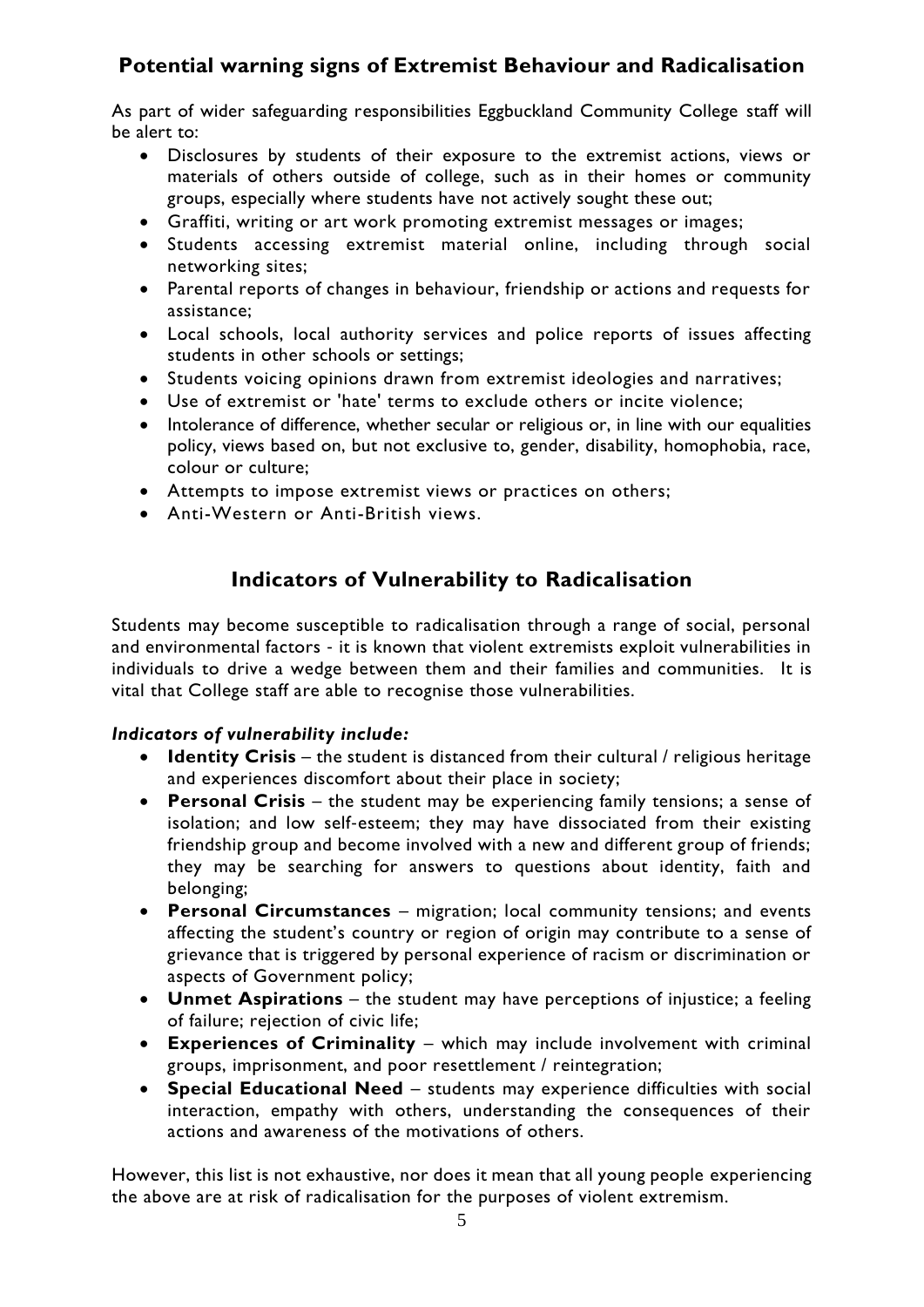#### *More critical risk factors could include:*

- Being in contact with extremist recruiters;
- Accessing violent extremist websites, especially those with a social networking element;
- Possessing or accessing violent extremist literature;
- Using extremist narratives and a global ideology to explain personal disadvantage;
- Justifying the use of violence to solve societal issues;
- Joining or seeking to join extremist organisations; and
- Significant changes to appearance and / or behaviour;
- Experiencing a high level of social isolation resulting in issues of identity crisis and / or personal crisis.

# **Promoting Core British Values**

At Eggbuckland Community College, we have determined "British Values" to be:

- Democracy
- The rule of law
- Individual liberty
- Mutual respect
- Tolerance of those with different faiths and beliefs

As a College we aim to develop and nurture these by:

- Planning an engaging assembly programme with core ethical values and beliefs at its heart.
- A well-structured P4L programme covering SMSC, PSHEE and British Values.
- Student Leadership which will enable students to actively participate in the democratic process.
- A broad and balanced curriculum that addresses many of these core values across a range of subject areas.
- Having a clearly communicated and consistently applied Behaviour Policy so that students understand what is expected of them and the consequences of both meeting and failing to meet these expectations.
- Adopting restorative approaches, where possible, to resolve any difficulties between members of our College community.
- Having a rigorous commitment to student safety (for example: Child Protection/Safeguarding procedures)

# **Teaching Approaches**

We will all strive to eradicate the myths and assumptions that can lead to some young people becoming alienated and disempowered, especially where the narrow approaches children may experience elsewhere may make it harder for them to challenge or question these radical influences. In our school this will be achieved by good teaching across all subjects, including P4L. We will also adopt the methods outlined in the Government's guidance *'Teaching approaches that help build resilience to extremism among young people, DfE 2011'*.

We will ensure that all of our teaching approaches help our students build resilience to extremism and give students a positive sense of identity through the development of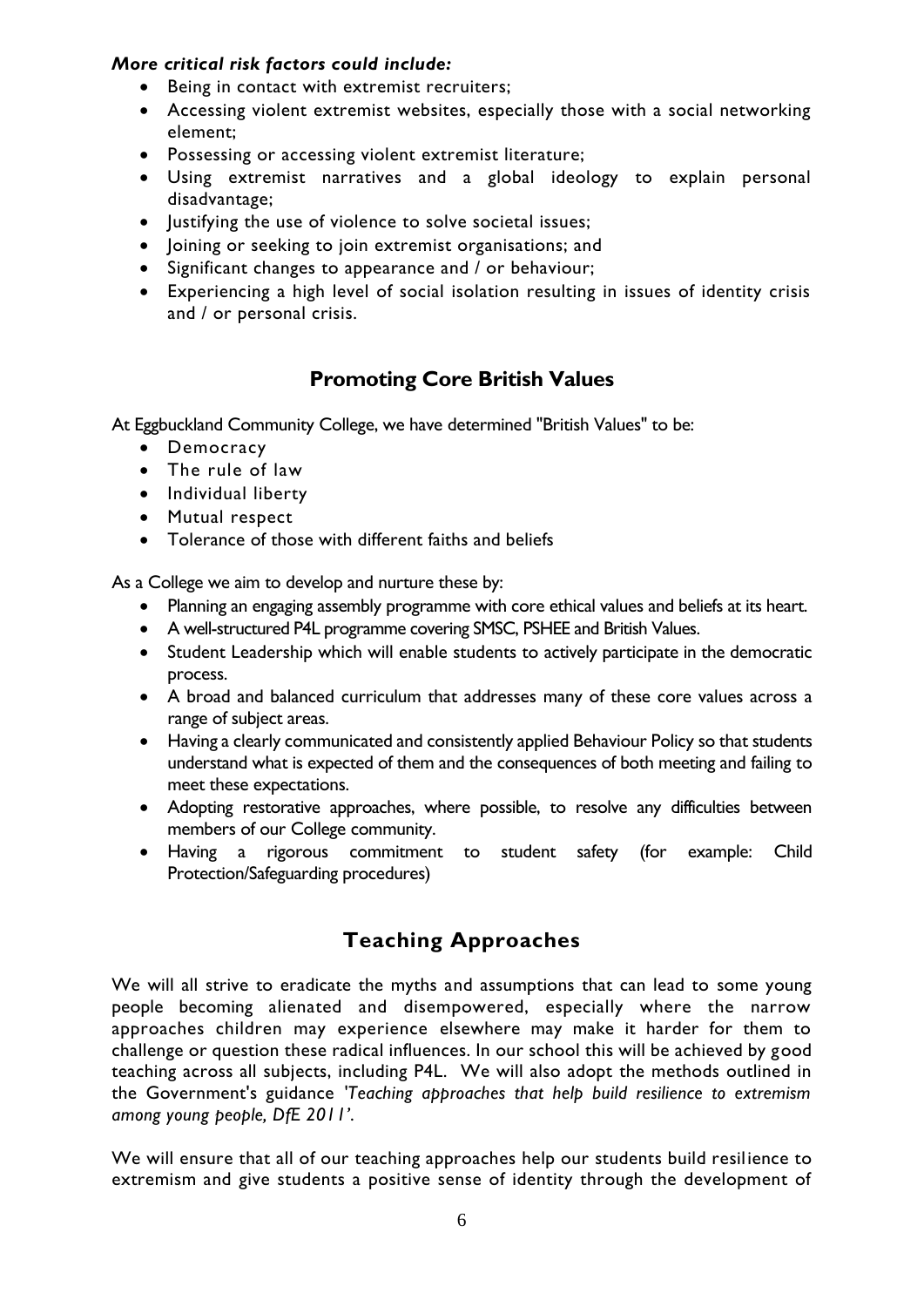critical thinking skills. We will ensure that all of our staff are equipped to recognise extremism and are skilled and confident enough to challenge it.

We will be flexible enough to adapt our teaching approaches to address specific issues so as to become even more relevant to the current issues of extremism and radicalisation. In doing so we will apply the 'key ingredients' for success as set out in the table in **Appendix 2** taken from the DfE document above and we will apply the methodologies set out in that document following the three broad categories of:

- Making a connection with young people through good teaching and a student-centered approach.
- Facilitating a 'safe space' for dialogue.
- Equipping our students with the appropriate skills, knowledge, understanding and awareness for resilience.

Our goal is to build mutual respect and understanding and to promote the use of dialogue, not violence, as a form of conflict resolution. We will achieve this by using a curriculum that includes:

- A P4L programme that incorporates a year 7 module on Relationships and conflict resolution.
- Open discussion and debate.
- Work on anti-violence and a restorative approach addressed throughout curriculum and the Behaviour Policy.

We will help support students who may be vulnerable to such influences as part of our wider safeguarding responsibilities and where we believe a student is being directly affected by extremist materials or influences we will ensure that that student is offered mentoring. Additionally in such instances our College will seek external support from the Local Authority and/or local partnership structures working to prevent extremism.

At Eggbuckland Community College we will promote the values of democracy, the rule of law, individual liberty, mutual respect and tolerance for those with different faiths and beliefs. We will teach and encourage students to respect one another and to respect and tolerate difference, especially those of a different faith or no faith. It is indeed our most fundamental responsibility to keep our students safe and prepare them for life in both modern multi-cultural Britain and globally.

## **Use of External Agencies and Speakers**

At Eggbuckland Community College we encourage the use of external agencies or speakers to enrich the experiences of our students, however we will positively vet those external agencies, individuals or speakers who we engage to provide such learning opportunities or experiences for our students.

Our College will assess the suitability and effectiveness of input from external agencies or individuals to ensure that:

- Any messages communicated to students are consistent with the ethos of the College and do not marginalise any communities, groups or individuals.
- Any messages do not seek to glorify criminal activity or violent extremism or seek to radicalise students through extreme or narrow views of faith, religion or culture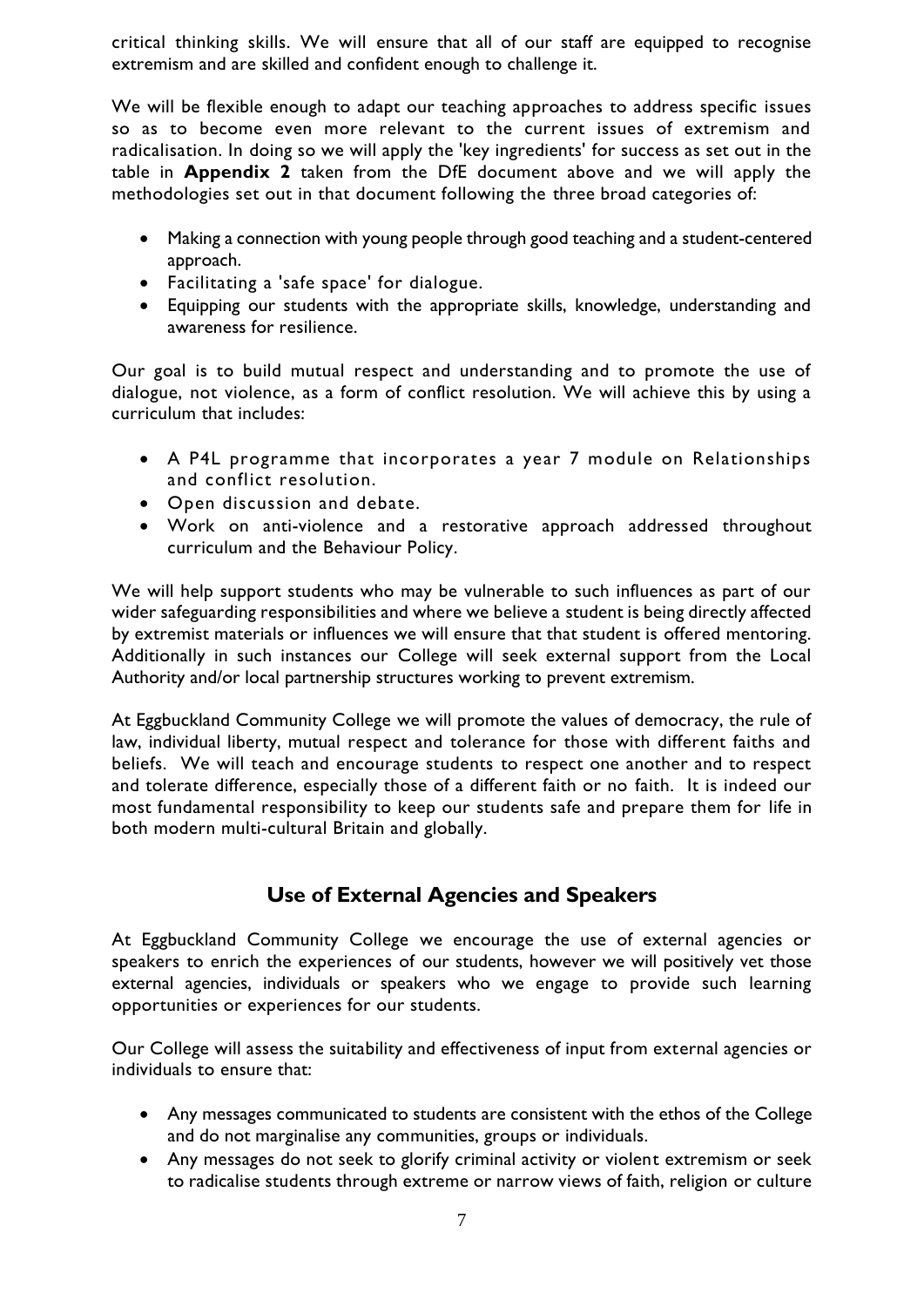or other ideologies.

- Activities are properly embedded in the curriculum and clearly mapped to schemes of work to avoid contradictory messages or duplication.
- Activities are matched to the needs of students.

We recognise, however, that the ethos of our College is to encourage students to understand opposing views and ideologies, appropriate to their age, understanding and abilities, and to be able to actively engage with them in informed debate, and we may use external agencies or speakers to facilitate and support this.

Therefore by delivering a broad and balanced curriculum and a P4L programme, supported through the use of external sources where appropriate, we will strive to ensure our students recognise risk and build resilience to manage any such risk themselves where appropriate to their age and ability but also to help students develop the critical thinking skills needed to engage in informed debate.

## **Response**

Our College, like all others, is required to identify a Prevent **Single Point of Contact (SPOC)** who will be the lead within the organisation for safeguarding in relation to protecting individuals from radicalisation and involvement in terrorism. The responsibilities of the SPOC are described in this section.

Staff at Eggbuckland Community College will be alert to the fact that extremism and radicalisation is a safeguarding issue and there may be some instances where a child or children may be at direct risk of harm or neglect. For example, this could be due to a child displaying risky behaviours in terms of the activities they are involved in or the groups they are associated with or staff may be aware of information about a child's family that may equally place a child at risk of harm.

Therefore, all adults working at Eggbuckland Community College (including visiting staff, volunteers, contractors etc…) are required to report instances where they believe a child may be at risk of harm or neglect to the Designated Child Protection Officer, following the procedures outlined in our Child Protection/Safeguarding Policy.

#### *Please refer to our Child Protection/Safeguarding Policy for the full procedural framework on our Child Protection/Safeguarding duties.*

**The Single Point of Contact (SPOC)** is: **Lizzie Smith** (Assistant Principal) who is responsible for:

- 1. Ensuring that staff of the College are aware that he is the SPOC in relation to protecting students from radicalisation and involvement in terrorism;
- 2. Maintaining and applying a good understanding of the relevant guidance in relation to preventing students from becoming involved in terrorism, and protecting them from radicalisation by those who support terrorism or forms of extremism which lead to terrorism;
- 3. Raising awareness about the role and responsibilities of Eggbuckland Community College in relation to protecting students from radicalisation and involvement in terrorism;
- 4. Raising awareness within the College about the safeguarding processes relating to protecting students from radicalisation and involvement in terrorism;
- 5. Acting as the first point of contact within the College for case discussions relating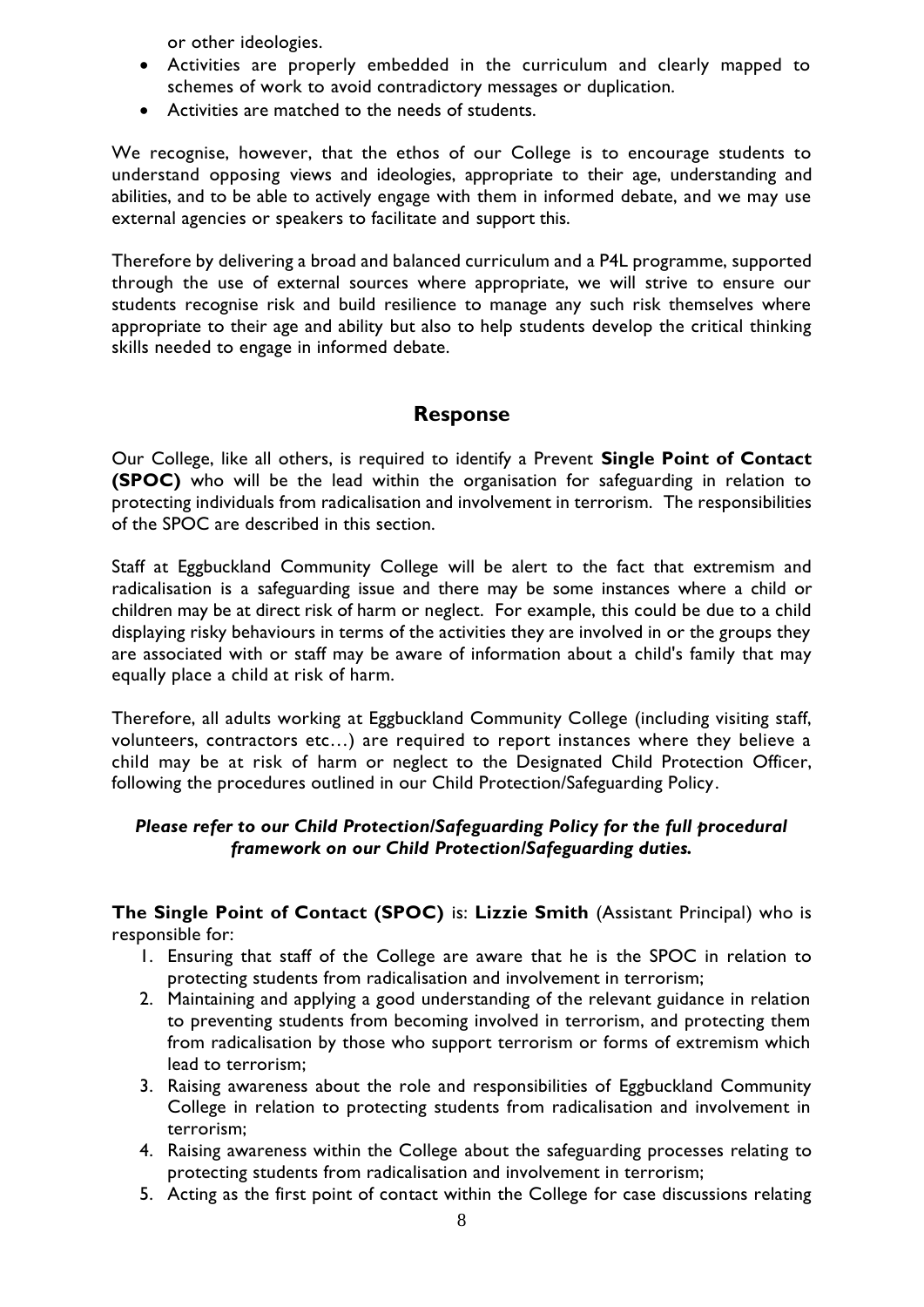to students who may be at risk of radicalisation or involved in terrorism;

6. Sharing any relevant additional information in a timely manner.

However in the absence of the SPOC, staff can contact any of the **Additional Child Protection Officers.** These are:

• Kim Gibson Inclusion Manager

In the event any member of staff becomes aware of a concern outside of normal College hours and *is unable to contact the SPOC then the following options can be used:*

- You can contact your **local police force** or dial **101** (the non-emergency number). They can talk to you in confidence about your concerns and help you gain access to support and advice.
- The **Department for Education** has **dedicated a telephone helpline (020 7340 7264)** to enable staff and governors to raise concerns relating to extremism directly.
- Concerns can also be raised by **email** to [counter.extremism@education.gsi.gov.uk](mailto:counter.extremism@education.gsi.gov.uk)

Please note that the helpline is not intended for use in emergency situations, such as a child being at immediate risk of harm or a security incident, in which case the normal emergency procedures should be followed.

## **Risk Reduction**

The College Governors, the Principal and the Designated Child Protection Officer (SPOC) will assess the level of risk within the College and put actions in place to reduce that risk.

Risk Assessment may include consideration of the College's curriculum, key policies (inc. Behaviour and E-Safety), the assembly programme, visiting speakers, the use of College premises by external agencies, and any other issues specific to the College's community and ethos.

#### *The risk assessment for 2015-2016 can be viewed in Appendix 1.*

The College will screen staff, visitors and volunteers to ensure that they will not deliver messages of extremism or radicalisation.

This Risk Assessment will be reviewed as part of the annual report to governors

## **Whistleblowing**

Where there are concerns that the College is not acting on or dealing with incidents of extremism or radicalisation – students, staff and governors are encouraged to make use of our internal systems to Whistleblow or raise any issue in confidence.

They must inform the Principal straight away (or if it relates to the Principal inform the Chair of Governors).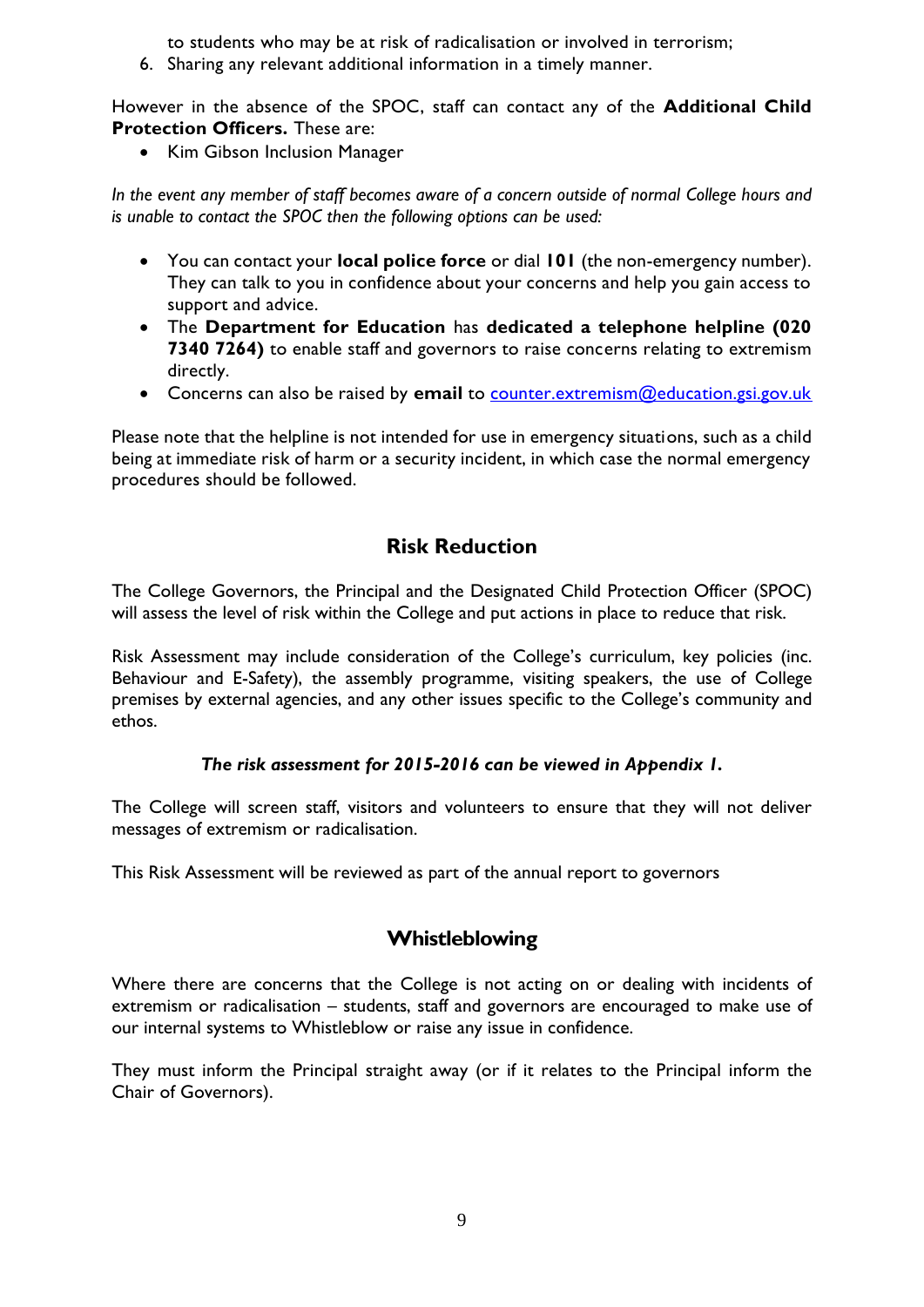# **Role of Governing Body**

The Governing Body of our College will undertake appropriate training to ensure that they are clear about their role and the parameters of their responsibilities as Governors, including their statutory safeguarding duties.

The Governing Body of our College will support the ethos and values of our College and will support the school in tackling extremism and radicalisation.

In line with the provisions set out in the DfE guidance 'Keeping Children Safe in Education, 2015' the Governing Body will challenge the College's Leadership Team on the delivery of this Policy and monitor its effectiveness.

#### **Review**

Governors will review this Policy and Risk Assessment annually. However, safeguarding data and any key incidents are discussed with Governors at each committee meeting.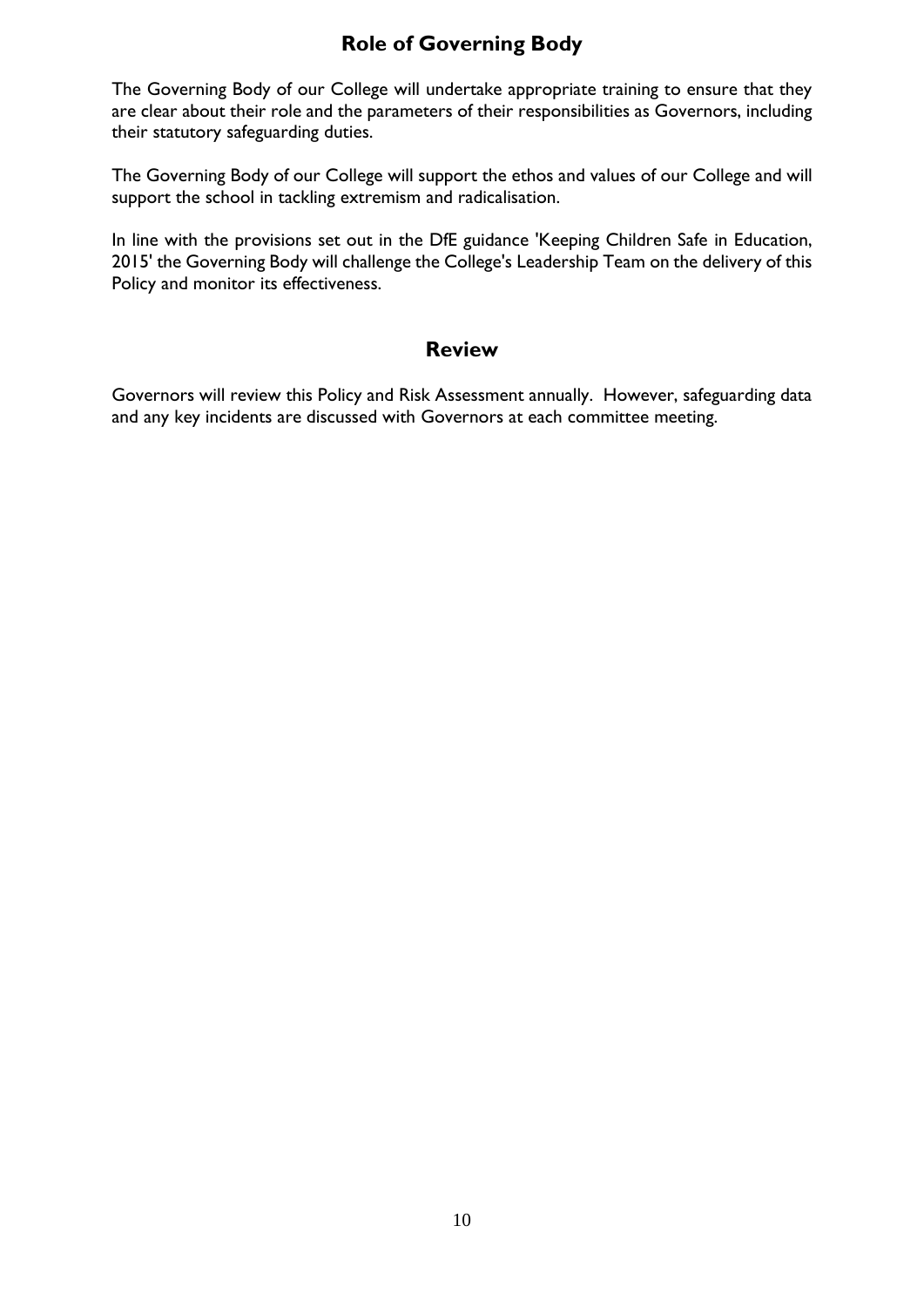

# **Appendix 1: Eggbuckland Community College Prevent Duty Risk Assessment 2015-2016**

| <b>Hazard</b>         | <b>Risk</b> | Who is at risk?                         | List of existing strategies                | <b>Identify additional</b>          |
|-----------------------|-------------|-----------------------------------------|--------------------------------------------|-------------------------------------|
|                       | rating      |                                         |                                            | precautions needed and date         |
|                       |             |                                         |                                            | for completion                      |
| Students being        | Low.        | All students are potentially at risk    | All staff, including those that are        | All key Pastoral staff and          |
| drawn into            |             | but Eggbuckland College has             | temporary or volunteers are subject to     | Leadership to complete Prevent      |
| terrorism.            |             | identified specific students at risk.   | an Enhanced DBS check and are              | <b>General Awareness E-Learning</b> |
|                       |             | These include those students            | recorded on the Single Central Record.     | Module provided through the         |
|                       |             | with                                    |                                            | Channel website:                    |
| <b>Students being</b> | Low in      |                                         | Safer Recruitment procedures are           | Designated Safeguarding             |
| exposed to            | school      | <b>Identity Crisis - the student is</b> | followed. Every interview panel            | Officers, LT, HOHs by               |
| extremist             | but         | distanced from their cultural /         | contains a governor trained in Safer       | 13/11/15.                           |
| content online.       | low/med     | religious heritage and experiences      | Recruitment.                               | Governors, teachers and             |
|                       | at home.    | discomfort about their place in         |                                            | <b>Teaching Assistants by</b>       |
|                       |             | society.                                | All staff must wear a photo ID badge at    | 04/12/15.                           |
|                       |             |                                         | all times on the school site. All visitors |                                     |
|                       |             | <b>Personal Crisis - the student</b>    | must sign in at reception and display a    | Ofsted Briefing by Geraint Evans    |
| <b>Students being</b> | Low.        | may be experiencing family              | visitor badge. Unless sanctioned by the    | HMI on PREVENT Duty for             |
| drawn into far        |             | tensions; a sense of isolation; and     | Principal.                                 | Schools. Plymouth November          |
| right ideologies      |             | low self-esteem; they may have          |                                            | 17 <sup>th</sup> - KLS to attend.   |
|                       |             | dissociated from their existing         | A member of staff accompanies all          |                                     |
|                       |             | friendship group and become             | visitors to the College, particularly      |                                     |
|                       |             | involved with a new and different       | those leading assemblies or small group    | Remind staff of outlining           |
|                       |             | group of friends; they may be           | sessions.                                  | College's expectations with         |
|                       |             | searching for answers to questions      |                                            | external speakers and visitors      |
|                       |             | about identity, faith and belonging.    | Preventing radicalisation and extremist    | and ensure all staff aware of their |
|                       |             |                                         | views guidance is covered in the           | duty to monitor content             |
|                       |             | <b>Personal Circumstances -</b>         | Preventing Extremism and Radicalisation    | covered- by 30/11/15.               |
|                       |             | migration; local community              | Policy, which has been made available to   |                                     |
|                       |             | tensions; and events affecting the      | all staff.                                 | Update the school's E-Safety        |
|                       |             | student's country or region of          |                                            | Policy to ensure due reference is   |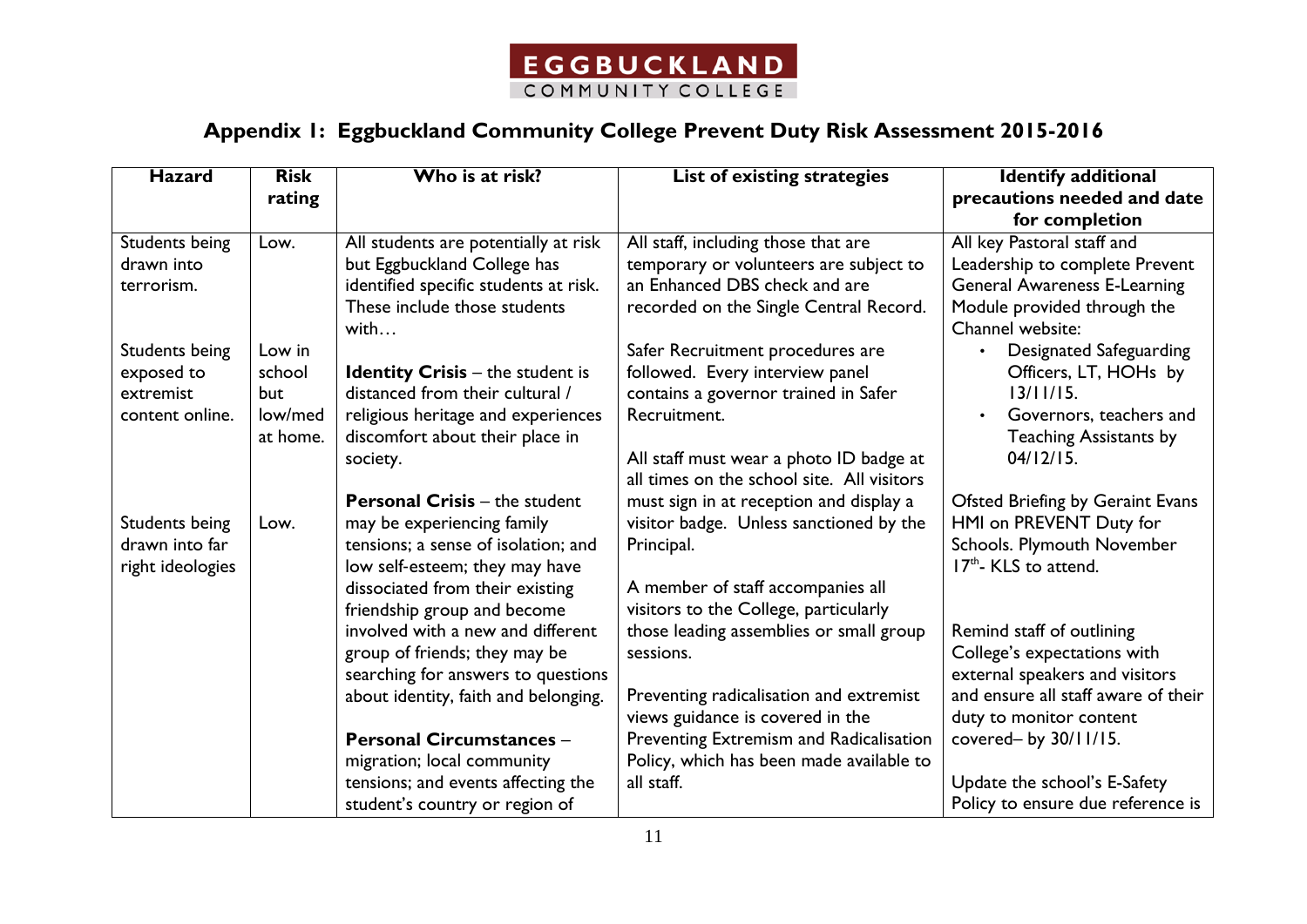| origin may contribute to a sense of   | Warning signs and procedures for            | made to the Prevent Duty and         |
|---------------------------------------|---------------------------------------------|--------------------------------------|
| grievance that is triggered by        | dealing with suspected incidents are        | ensure that this is communicated     |
| personal experience of racism or      | covered in the above policy, and            | to all stakeholders $-$ by 30/11/15. |
| discrimination or aspects of          | referred to in the Child Protection /       |                                      |
| government policy.                    | Safeguarding Policy.                        |                                      |
|                                       |                                             |                                      |
| <b>Unmet Aspirations - the</b>        | All staff undertake safeguarding training   |                                      |
| student may have perceptions of       | each September that covers                  |                                      |
| injustice; a feeling of failure;      | radicalisation and extremism.               |                                      |
| rejection of civic life.              |                                             |                                      |
| <b>Experiences of Criminality -</b>   |                                             |                                      |
| which may include involvement         |                                             |                                      |
| with criminal groups or               | Eggbuckland Community College has 3         |                                      |
| imprisonment.                         | Level 3 qualified Designated                |                                      |
|                                       | Safeguarding Officers who are fully         |                                      |
| <b>Special Educational Need -</b>     | trained in safeguarding procedures and      |                                      |
| students may experience               | working together with external              |                                      |
| difficulties with social interaction, | agencies.                                   |                                      |
| empathy with others,                  |                                             |                                      |
| understanding the consequences        | The P4L Programme explores the              |                                      |
| of their actions and awareness of     | diverse people and cultures in our local    |                                      |
| the motivations of others.            | community of Plymouth.                      |                                      |
|                                       |                                             |                                      |
|                                       | Core British Values are actively            |                                      |
|                                       | promoted throughout the College             |                                      |
|                                       | through our broad and balanced              |                                      |
|                                       | curriculum, our P4L programme and           |                                      |
|                                       | our assembly programme.                     |                                      |
|                                       |                                             |                                      |
|                                       | Students are encouraged to debate and       |                                      |
|                                       | evaluate controversial viewpoints           |                                      |
|                                       | through the College's P4L programme.        |                                      |
|                                       |                                             |                                      |
|                                       | The College's Behaviour Policy (inc.        |                                      |
|                                       | Anti-bullying) clearly outlines the actions |                                      |
|                                       | taken to deal with discriminatory, racist,  |                                      |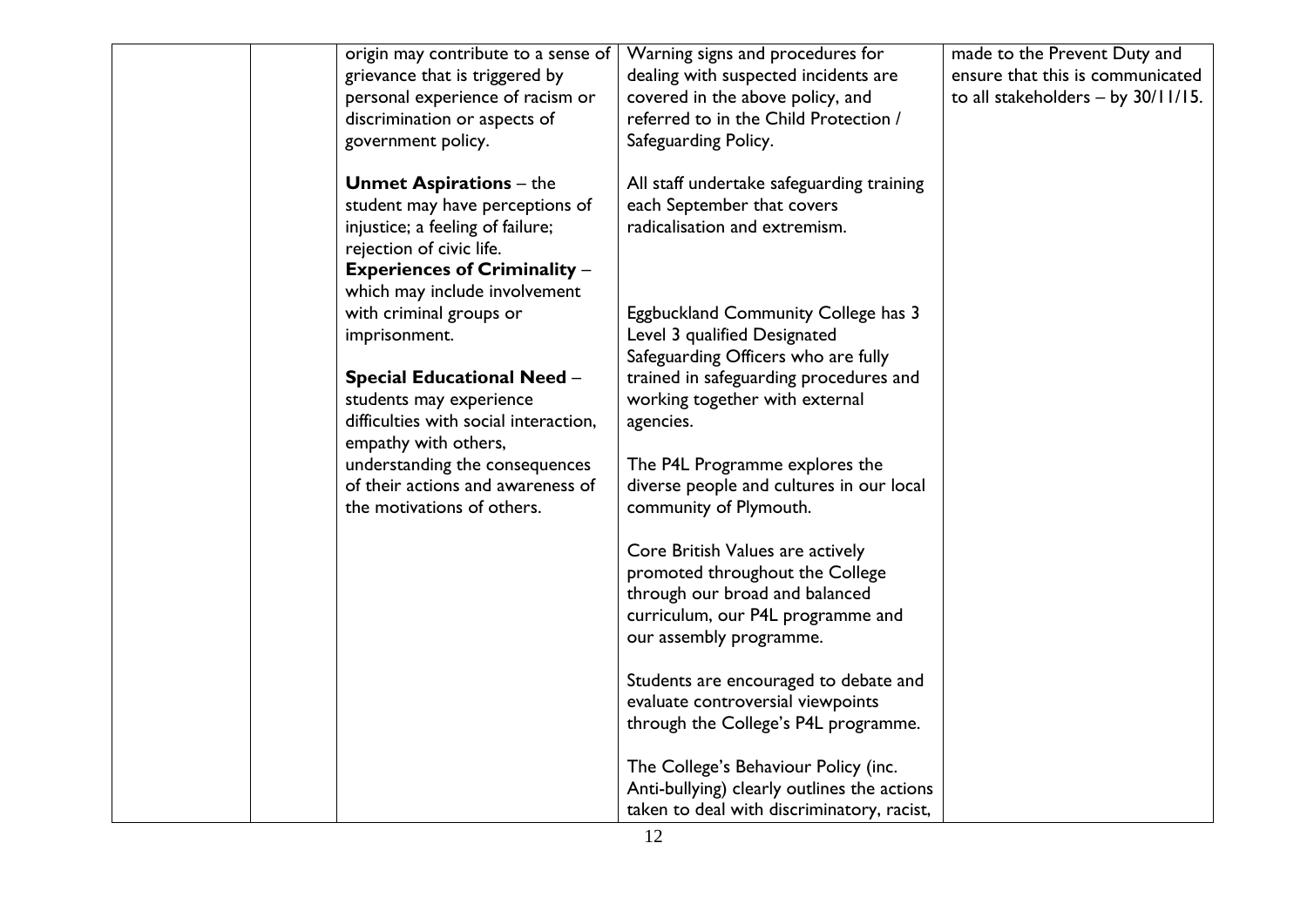|  | homophobic and faith-based incidents.   |  |
|--|-----------------------------------------|--|
|  | There is an ICT Acceptable Use          |  |
|  | Agreement in place for all adults and   |  |
|  | students in the College.                |  |
|  |                                         |  |
|  |                                         |  |
|  | The P4L programme supports students     |  |
|  | to adopt strategies to keep themselves  |  |
|  | safe.                                   |  |
|  |                                         |  |
|  | <b>Eggbuckland Community College's</b>  |  |
|  | computer network is filtered by SWGfL   |  |
|  | so as to ensure students are not        |  |
|  |                                         |  |
|  | exposed to inappropriate materials, in  |  |
|  | this case access to extremist ideas.    |  |
|  |                                         |  |
|  | The College provides an annual Parents' |  |
|  | E-safety Evening to highlight potential |  |
|  | dangers online, including those from    |  |
|  | extremist ideologies.                   |  |
|  |                                         |  |
|  |                                         |  |
|  | The students are encouraged to adopt    |  |
|  | safe practices and assess risks online  |  |
|  | through ICT curriculum.                 |  |
|  |                                         |  |
|  | The College has a well-established      |  |
|  | system for students to report concerns  |  |
|  |                                         |  |
|  | and seek support guidance, highlighted  |  |
|  | through our Pastoral system.            |  |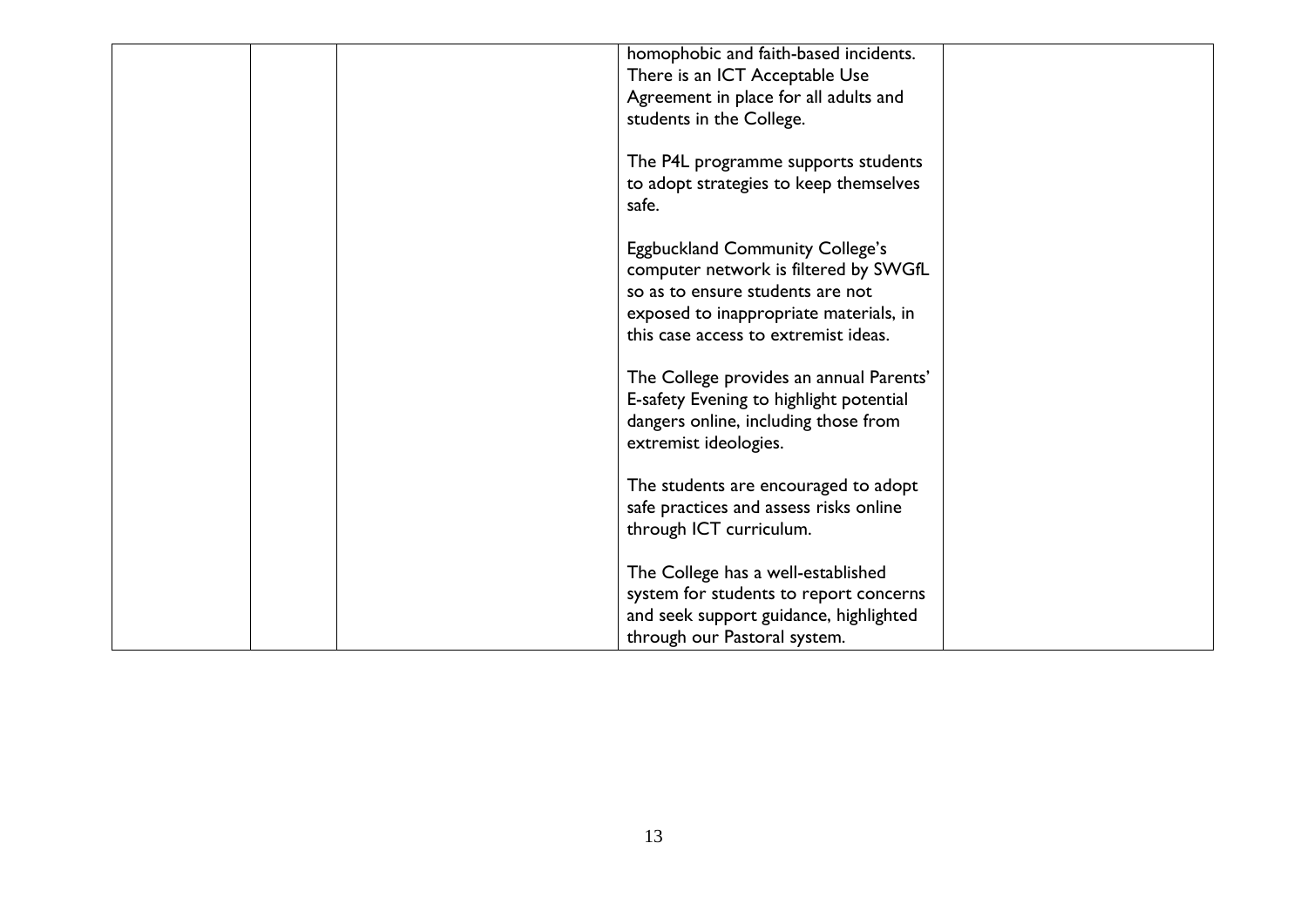

# **Appendix 2: 'Key Ingredients' for successful teaching in the context of 'push' and 'pull' factors**

| individual/make an individual vulnerable to<br>young people into extremist messages<br>Teacher confidence in many cases it will<br>extremist messages<br>be the use of existing teaching skills and<br>methods which may well be the most<br>Lack of excitement, frustration<br>effective approach. From prison settings,<br>Charismatic/confident individuals (recruiters)<br>staff who are more confident in their abilities<br>tend to perform much better even though<br>Lack of sense of achievement – seen as<br>they have not received specialist training<br>significant 'lack of purpose'// confidence in<br>Network/sense of belonging<br>the future, life goals<br>Lack of an outlet for views<br>Teacher attitudes and behaviours<br>Broader community views that enable or do<br>Willingness to admit you don't know<br>not oppose extremism.<br>Acknowledging controversial issues<br>Gaps in knowledge or understanding of Islam<br>exist<br>- both young people and their parents<br>Awareness that I have a role to play<br>$\overline{a}$<br>Willingness to turn to others for help<br>when you don't know about<br>Sense of injustice<br>something<br>Persuasive, clear messages. Exploiting<br>knowledge gaps.<br><b>Specific knowledge:</b><br>Understanding other cultures and<br>Actual or perceived humiliating experiences<br>religions as well as alternative values<br>(including bullying, racial discrimination as<br>and beliefs (whilst being careful to<br>well as perceived humiliating experiences.<br>avoid 'othering')<br>Perhaps linked closely/to sense of injustice)<br>Knowledge of an alternative values<br>framework<br>Teaching practice/pedagody: | <b>PUSH FACTORS</b> - factors that push an | <b>KEY INGREDIENTS</b> | <b>PULL FACTORS</b> – factors that draw |
|-----------------------------------------------------------------------------------------------------------------------------------------------------------------------------------------------------------------------------------------------------------------------------------------------------------------------------------------------------------------------------------------------------------------------------------------------------------------------------------------------------------------------------------------------------------------------------------------------------------------------------------------------------------------------------------------------------------------------------------------------------------------------------------------------------------------------------------------------------------------------------------------------------------------------------------------------------------------------------------------------------------------------------------------------------------------------------------------------------------------------------------------------------------------------------------------------------------------------------------------------------------------------------------------------------------------------------------------------------------------------------------------------------------------------------------------------------------------------------------------------------------------------------------------------------------------------------------------------------------------------------------------------------------------------------------------------|--------------------------------------------|------------------------|-----------------------------------------|
|                                                                                                                                                                                                                                                                                                                                                                                                                                                                                                                                                                                                                                                                                                                                                                                                                                                                                                                                                                                                                                                                                                                                                                                                                                                                                                                                                                                                                                                                                                                                                                                                                                                                                               |                                            |                        |                                         |
|                                                                                                                                                                                                                                                                                                                                                                                                                                                                                                                                                                                                                                                                                                                                                                                                                                                                                                                                                                                                                                                                                                                                                                                                                                                                                                                                                                                                                                                                                                                                                                                                                                                                                               |                                            |                        |                                         |
|                                                                                                                                                                                                                                                                                                                                                                                                                                                                                                                                                                                                                                                                                                                                                                                                                                                                                                                                                                                                                                                                                                                                                                                                                                                                                                                                                                                                                                                                                                                                                                                                                                                                                               |                                            |                        |                                         |
|                                                                                                                                                                                                                                                                                                                                                                                                                                                                                                                                                                                                                                                                                                                                                                                                                                                                                                                                                                                                                                                                                                                                                                                                                                                                                                                                                                                                                                                                                                                                                                                                                                                                                               |                                            |                        |                                         |
|                                                                                                                                                                                                                                                                                                                                                                                                                                                                                                                                                                                                                                                                                                                                                                                                                                                                                                                                                                                                                                                                                                                                                                                                                                                                                                                                                                                                                                                                                                                                                                                                                                                                                               |                                            |                        |                                         |
|                                                                                                                                                                                                                                                                                                                                                                                                                                                                                                                                                                                                                                                                                                                                                                                                                                                                                                                                                                                                                                                                                                                                                                                                                                                                                                                                                                                                                                                                                                                                                                                                                                                                                               |                                            |                        |                                         |
|                                                                                                                                                                                                                                                                                                                                                                                                                                                                                                                                                                                                                                                                                                                                                                                                                                                                                                                                                                                                                                                                                                                                                                                                                                                                                                                                                                                                                                                                                                                                                                                                                                                                                               |                                            |                        |                                         |
|                                                                                                                                                                                                                                                                                                                                                                                                                                                                                                                                                                                                                                                                                                                                                                                                                                                                                                                                                                                                                                                                                                                                                                                                                                                                                                                                                                                                                                                                                                                                                                                                                                                                                               |                                            |                        |                                         |
|                                                                                                                                                                                                                                                                                                                                                                                                                                                                                                                                                                                                                                                                                                                                                                                                                                                                                                                                                                                                                                                                                                                                                                                                                                                                                                                                                                                                                                                                                                                                                                                                                                                                                               |                                            |                        |                                         |
|                                                                                                                                                                                                                                                                                                                                                                                                                                                                                                                                                                                                                                                                                                                                                                                                                                                                                                                                                                                                                                                                                                                                                                                                                                                                                                                                                                                                                                                                                                                                                                                                                                                                                               |                                            |                        |                                         |
|                                                                                                                                                                                                                                                                                                                                                                                                                                                                                                                                                                                                                                                                                                                                                                                                                                                                                                                                                                                                                                                                                                                                                                                                                                                                                                                                                                                                                                                                                                                                                                                                                                                                                               |                                            |                        |                                         |
|                                                                                                                                                                                                                                                                                                                                                                                                                                                                                                                                                                                                                                                                                                                                                                                                                                                                                                                                                                                                                                                                                                                                                                                                                                                                                                                                                                                                                                                                                                                                                                                                                                                                                               |                                            |                        |                                         |
|                                                                                                                                                                                                                                                                                                                                                                                                                                                                                                                                                                                                                                                                                                                                                                                                                                                                                                                                                                                                                                                                                                                                                                                                                                                                                                                                                                                                                                                                                                                                                                                                                                                                                               |                                            |                        |                                         |
|                                                                                                                                                                                                                                                                                                                                                                                                                                                                                                                                                                                                                                                                                                                                                                                                                                                                                                                                                                                                                                                                                                                                                                                                                                                                                                                                                                                                                                                                                                                                                                                                                                                                                               |                                            |                        |                                         |
|                                                                                                                                                                                                                                                                                                                                                                                                                                                                                                                                                                                                                                                                                                                                                                                                                                                                                                                                                                                                                                                                                                                                                                                                                                                                                                                                                                                                                                                                                                                                                                                                                                                                                               |                                            |                        |                                         |
|                                                                                                                                                                                                                                                                                                                                                                                                                                                                                                                                                                                                                                                                                                                                                                                                                                                                                                                                                                                                                                                                                                                                                                                                                                                                                                                                                                                                                                                                                                                                                                                                                                                                                               |                                            |                        |                                         |
|                                                                                                                                                                                                                                                                                                                                                                                                                                                                                                                                                                                                                                                                                                                                                                                                                                                                                                                                                                                                                                                                                                                                                                                                                                                                                                                                                                                                                                                                                                                                                                                                                                                                                               |                                            |                        |                                         |
|                                                                                                                                                                                                                                                                                                                                                                                                                                                                                                                                                                                                                                                                                                                                                                                                                                                                                                                                                                                                                                                                                                                                                                                                                                                                                                                                                                                                                                                                                                                                                                                                                                                                                               |                                            |                        |                                         |
|                                                                                                                                                                                                                                                                                                                                                                                                                                                                                                                                                                                                                                                                                                                                                                                                                                                                                                                                                                                                                                                                                                                                                                                                                                                                                                                                                                                                                                                                                                                                                                                                                                                                                               |                                            |                        |                                         |
|                                                                                                                                                                                                                                                                                                                                                                                                                                                                                                                                                                                                                                                                                                                                                                                                                                                                                                                                                                                                                                                                                                                                                                                                                                                                                                                                                                                                                                                                                                                                                                                                                                                                                               |                                            |                        |                                         |
|                                                                                                                                                                                                                                                                                                                                                                                                                                                                                                                                                                                                                                                                                                                                                                                                                                                                                                                                                                                                                                                                                                                                                                                                                                                                                                                                                                                                                                                                                                                                                                                                                                                                                               |                                            |                        |                                         |
|                                                                                                                                                                                                                                                                                                                                                                                                                                                                                                                                                                                                                                                                                                                                                                                                                                                                                                                                                                                                                                                                                                                                                                                                                                                                                                                                                                                                                                                                                                                                                                                                                                                                                               |                                            |                        |                                         |
|                                                                                                                                                                                                                                                                                                                                                                                                                                                                                                                                                                                                                                                                                                                                                                                                                                                                                                                                                                                                                                                                                                                                                                                                                                                                                                                                                                                                                                                                                                                                                                                                                                                                                               |                                            |                        |                                         |
|                                                                                                                                                                                                                                                                                                                                                                                                                                                                                                                                                                                                                                                                                                                                                                                                                                                                                                                                                                                                                                                                                                                                                                                                                                                                                                                                                                                                                                                                                                                                                                                                                                                                                               |                                            |                        |                                         |
|                                                                                                                                                                                                                                                                                                                                                                                                                                                                                                                                                                                                                                                                                                                                                                                                                                                                                                                                                                                                                                                                                                                                                                                                                                                                                                                                                                                                                                                                                                                                                                                                                                                                                               |                                            |                        |                                         |
|                                                                                                                                                                                                                                                                                                                                                                                                                                                                                                                                                                                                                                                                                                                                                                                                                                                                                                                                                                                                                                                                                                                                                                                                                                                                                                                                                                                                                                                                                                                                                                                                                                                                                               |                                            |                        |                                         |
| Exclusion – lack of belonging to peer or                                                                                                                                                                                                                                                                                                                                                                                                                                                                                                                                                                                                                                                                                                                                                                                                                                                                                                                                                                                                                                                                                                                                                                                                                                                                                                                                                                                                                                                                                                                                                                                                                                                      |                                            |                        |                                         |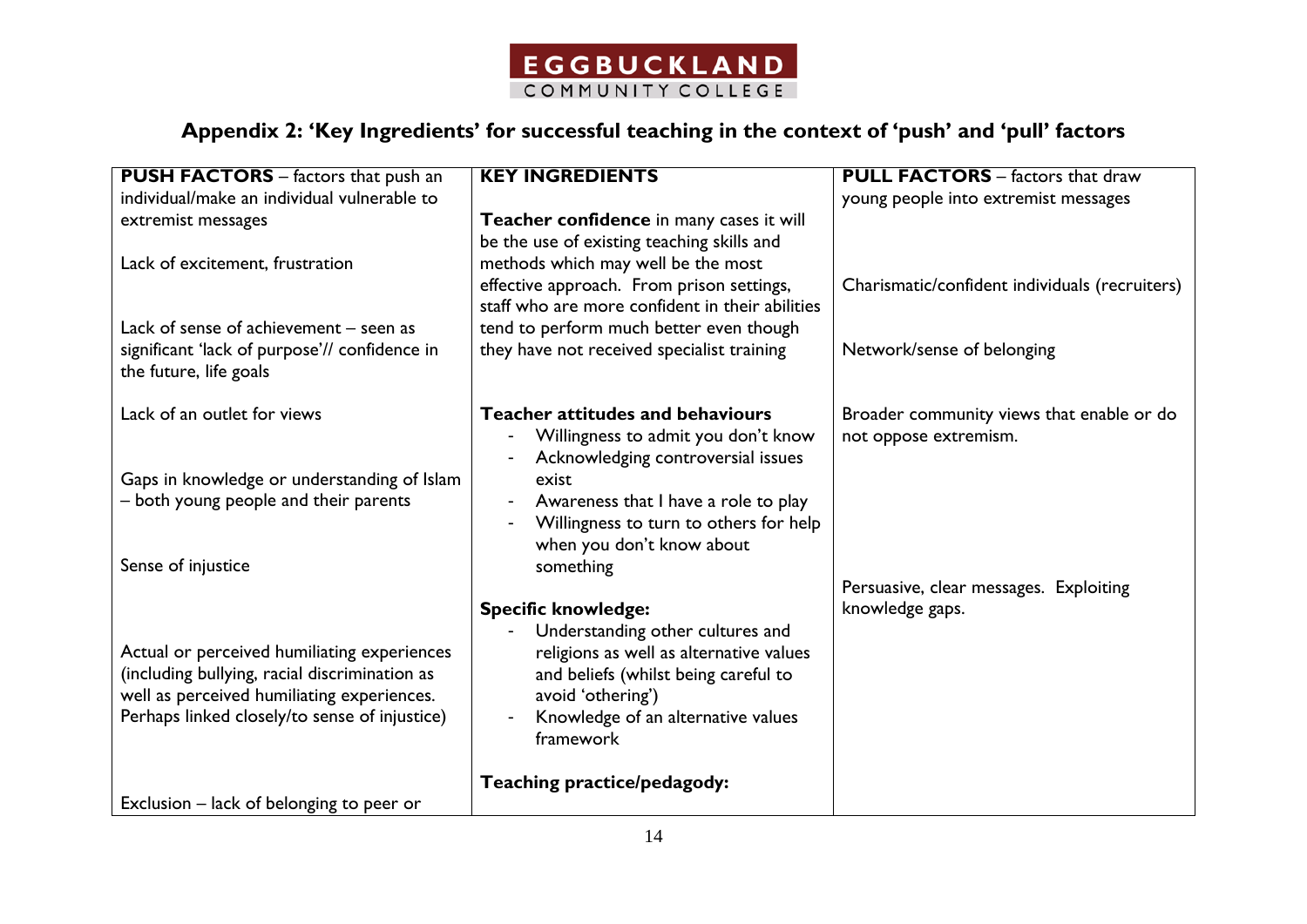| community networks, associations etc                           | Boosting critical thinking (seeing<br>through propaganda, singular messges<br>etc)                                                                                                                                                                                                                                                                                                                                                                                                                         |                                             |
|----------------------------------------------------------------|------------------------------------------------------------------------------------------------------------------------------------------------------------------------------------------------------------------------------------------------------------------------------------------------------------------------------------------------------------------------------------------------------------------------------------------------------------------------------------------------------------|---------------------------------------------|
| Below the line: factors that are out of scope<br>of this study | Helping to see multiple perspectives<br>Using multiple resources/methods<br>$\overline{\phantom{a}}$<br>Embedding or sustaining dialogue<br>following specialist interventions<br>Enabling students to tackle difficult<br><i>issues</i><br>Linking College work to the wider<br>community<br>Drawing evidence from across the<br>curriculum<br>Developing in young people a sense<br>of multiple identities. Help young<br>people become aware of, and<br>comfortable with, multiple personal<br>identity |                                             |
| Disaffection with wider societal issues                        | Other factors                                                                                                                                                                                                                                                                                                                                                                                                                                                                                              | Sense of dignity and importance and loyalty |
| Disruptive home life                                           | Support from senior leaders                                                                                                                                                                                                                                                                                                                                                                                                                                                                                | Exciting (non-teaching) activities          |
|                                                                | Pupil support processes                                                                                                                                                                                                                                                                                                                                                                                                                                                                                    | Sense of purpose in life                    |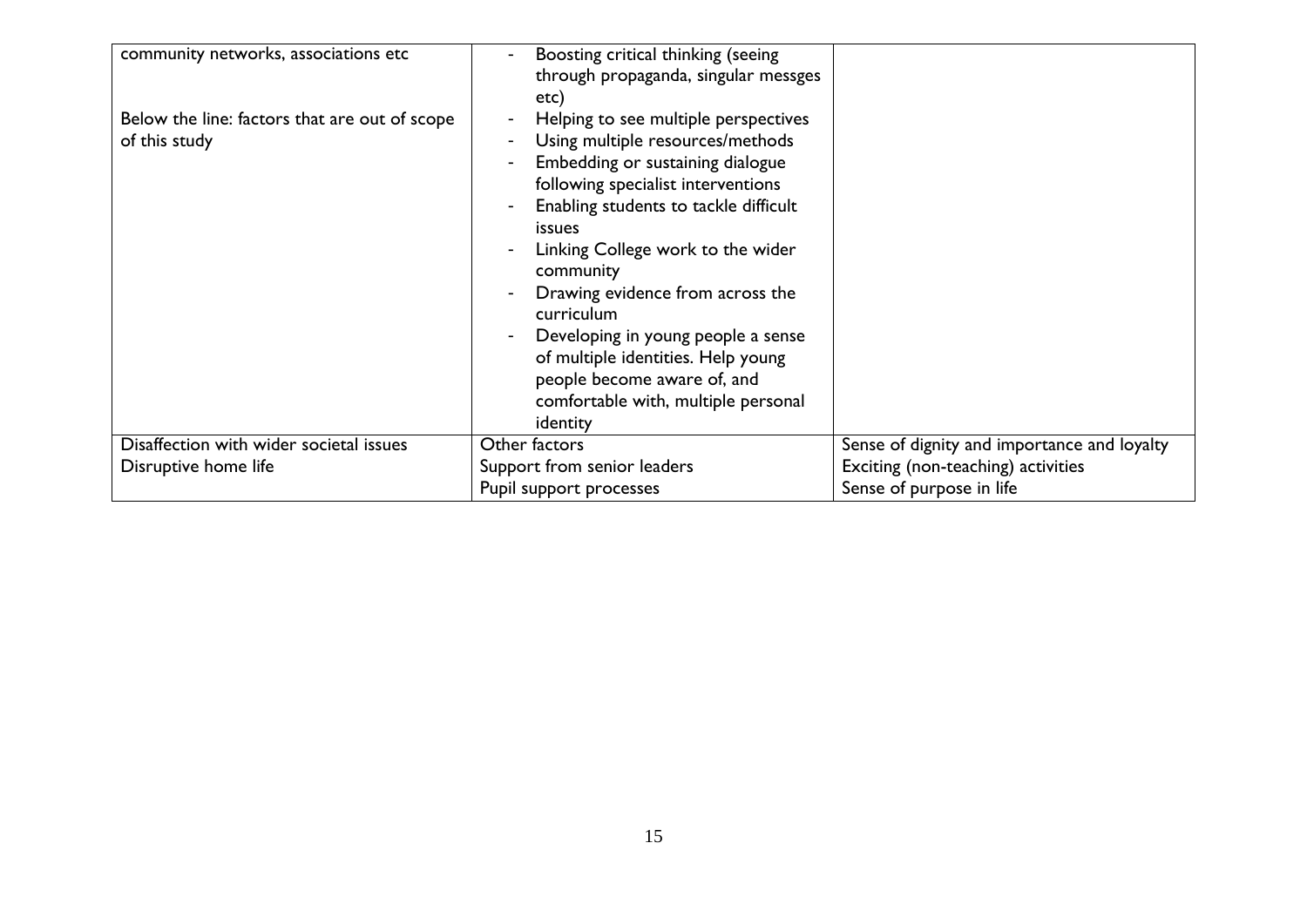## **The Chanel Referral Process**

Channel is a multi agency safeguarding process and early intervention strategy aimed at identifying and supporting individuals (including children) vulnerable to the recruitment of violent extremism. It must be noted this includes all forms of extremism. It is a mechanism for ensuring that these individuals are assessed and supported by professionals using statutory safeguarding frameworks and multi-agency partnership working. Below is a flowchart which illustrates how to refer a concern of this nature.